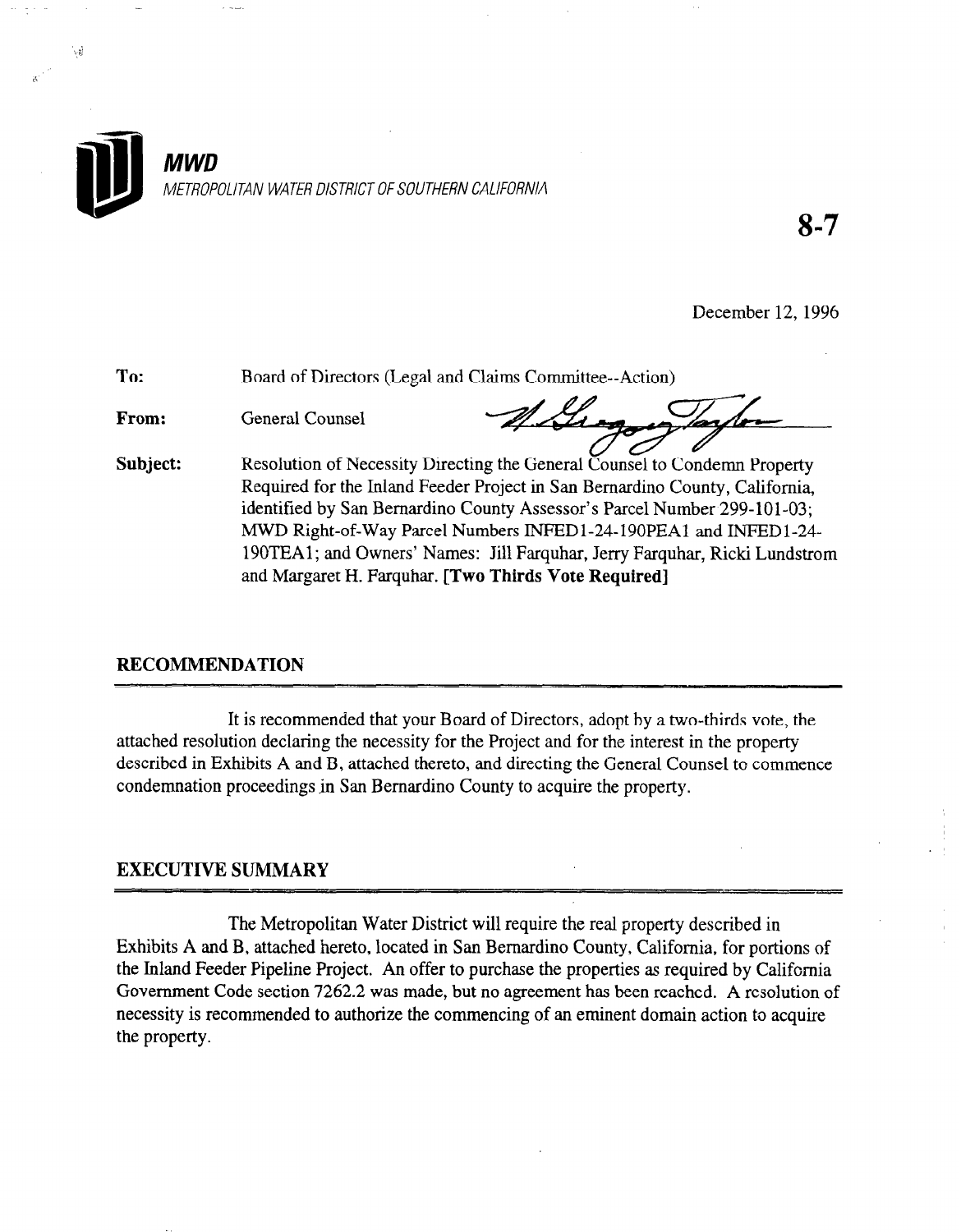$\frac{3}{2}$ 

ó,

 $\hat{\mathcal{A}}$ 

## DETAILED REPORT

At its meeting on December 9, 1996, the Land Committee held a hearing on the adoption of a resolution of necessity to authorize the General Counsel to commence condemnation proceedings on the property described in Exhibits A and B attached hereto. At the conclusion of the hearing, the Land Committee voted to recommend that the resolution of necessity be adopted.

On November 14, 1996, a notice of intention to adopt a resolution of necessity and for an opportunity to appear and be heard before the Land Committee on December 9, 1996, as to the necessity for the Project and the taking of the property, was served on the owners of the property identified in Exhibits A and B. Under the law, Metropolitan must have received a written request for hearing within 15 days after the notice was served. No request to appear was received. A quorum of the Committee is required for such a hearing. In compliance with the provisions of the California Eminent Domain Law, a summary of the hearing and the Land committee's recommendation is attached hereto.

On February 9, 1993, your Board certified that the Final Environmental Impact Report for the Inland Feeder Project had been completed in compliance with the California Encyon for the finance occur if foliot had been completed in compliance with the Cambridge Environmental Quality Act (CEQA) and the State Guidelines, and that it had reviewed and considered the information contained in that document. Your action on the subject resolution is therefore in compliance with CEQA. No further environmental documentation or review is necessary for your Board to act on this resolution.

#2878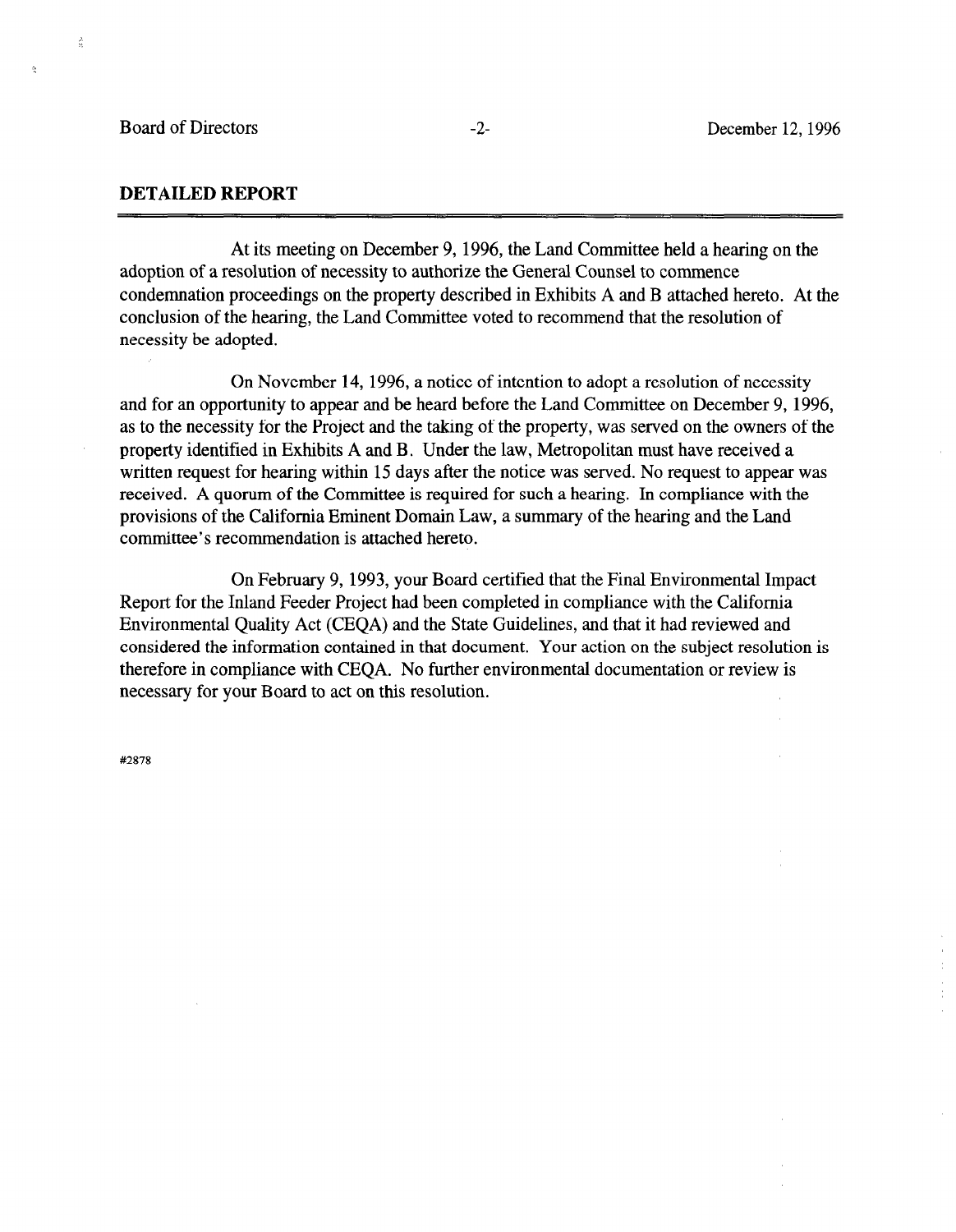# STATEMENT OF GARY M. SNYDER IN SUPPORT OF RESOLUTION OF NECESSITY (INLAND FEEDER PROJECT)

I, Gary M. Snyder, declare:

1. I am Chief Engineer of The Metropolitan Water District of Southern California (Metropolitan).

2. In order for Metropolitan to insure reliable delivery of water to its member public agencies for service to the public, it is necessary to construct, operate and maintain a water conveyance facility (Inland Feeder) in San Bernardino and Riverside Counties, California, for the transportation and distribution of water for use within the District's boundaries. The construction of this facility requires the use of the property referenced on Exhibits A and B attached to the resolution of necessity transmitted herewith.

3. Acquisition of the property referred to in the resolution of necessity is necessary for the construction of pipelines for the Inland Feeder.

4. So that it may be assured that Metropolitan will have possession and may processes with with  $\frac{1}{2}$  is necessary that the resolution because  $\frac{1}{2}$  is necessary that actions may be adopted in order that actions may be proceed with work, it is necessary that the resolution of deopled in order that detroits may be commenced to condemn the property described in the proposed resolution of necessity, and court orders obtained authorizing Metropolitan to take possession of the property.

Executed at Los Angeles, California on December  $\sqrt{7}$ , 1996.

A aug M Smeda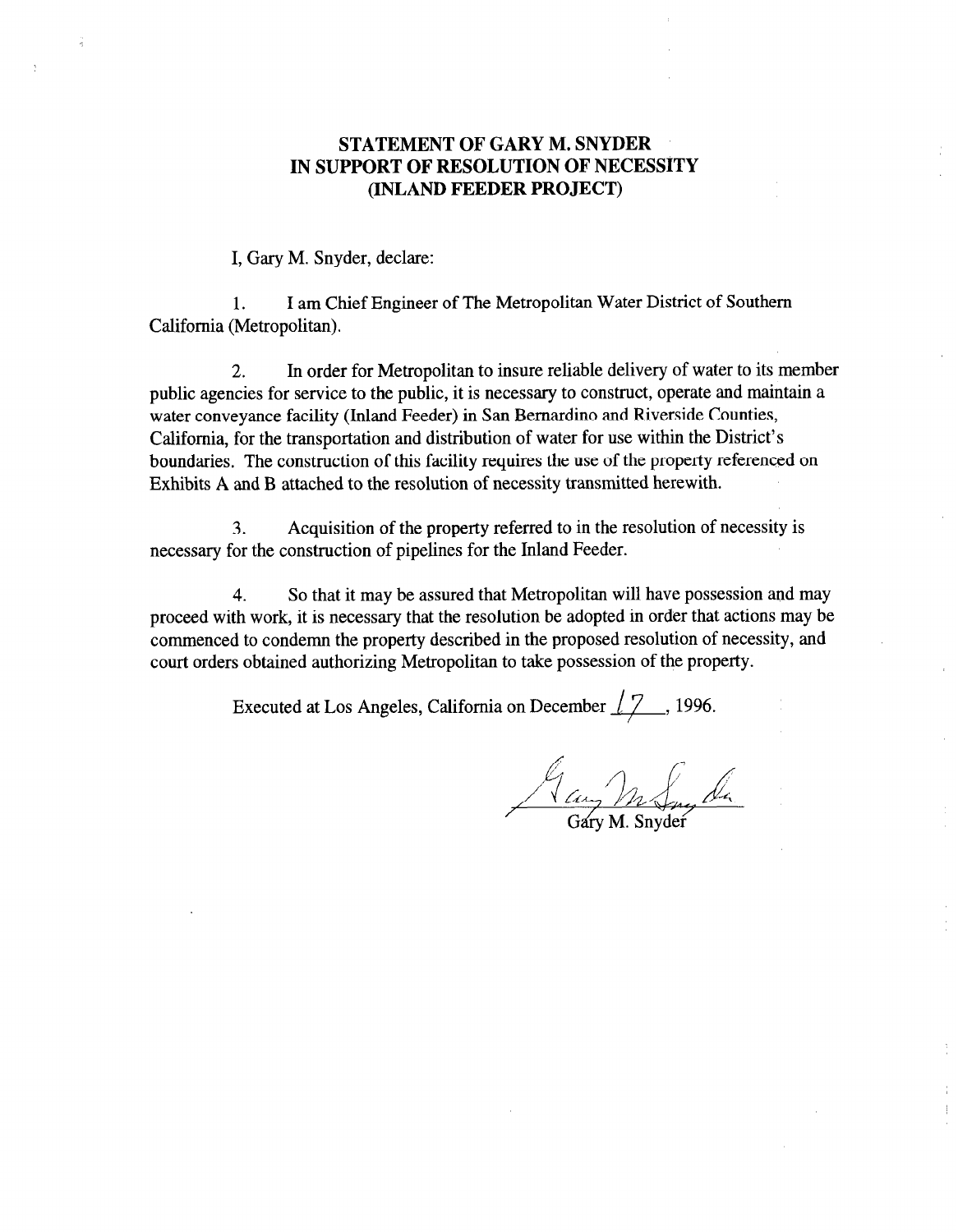# SUMMARY OF HEARING AND RECOMMENDATION OF THE LAND COMMITTEE REGARDING ADOPTION OF A RESOLUTION OF NECESSITY TO CONDEMN CERTAIN PROPERTY FOR THE INLAND FEEDER PROJECT

On December 9, 1996, at the offices of The Metropolitan Water District of Southern California, a hearing was held by the Land Committee of the Board of Directors. Land Committee Chairman Doude Wysbeek presided. The Committee was called to order and a quorum was present.

Deputy General Counsel Joseph Vanderhorst advised the Committee that it has been delegated the authority by Metropolitan's Board of Directors to hold the hearings required by law as a prerequisite to the adoption of resolutions of necessity to acquire property through the exercise of the eminent domain power. The purpose of the hearing is to allow the Committee to make a determination regarding whether the public interest and necessity require the proposed Project, whether the Project is planned or located in the manner that will be most compatible with the greatest public good and the least private injury, and whether the property to be acquired is necessary for the Project. Mr. Vanderhorst further advised the Committee that notice of the hearing had been sent to the owners of record of the properties to be acquired and that no requests to appear and be heard were received from the owners.

Mr. Vanderhorst then requested that the Inland Feeder Project Manager, James For a presentation regulation regulation regulation regulation regulation regulation regulation regulation regulation regulation regulation regulation regulation regulation regulation regulation regulation regulation regul Gallanes, make a presentation regarding the Project and the properties to be acquired. Mr. Gallanes reported that the Project involves construction of a pipeline and tunnel system connecting the Devil Canyon facility with the Eastside Pipeline.

Mr. Gallanes then identified the properties which are the subject of the resolution. Part. Gananes then fuentified the properties which are the subject of the resolution. Parcel INFED1-24-190 PEA1 is a permanent easement and INFED1-24-190TEA1 is a temporary construction easement on property in San Bernardino County. The easements are required for construction and operation of the pipeline along Opal Avenue in Mentone. The temporary easement is required for a four-year period to ensure possession at the time the construction work reaches this location. The offer to purchase the property was based on an appraisal that took into account the expected street dedications that would be required if the property develops.

Director King made a motion to recommend that the Board adopt the resolution of necessity, which was seconded by Director Little. The Committee approved the motion with Director Parker voting against approval.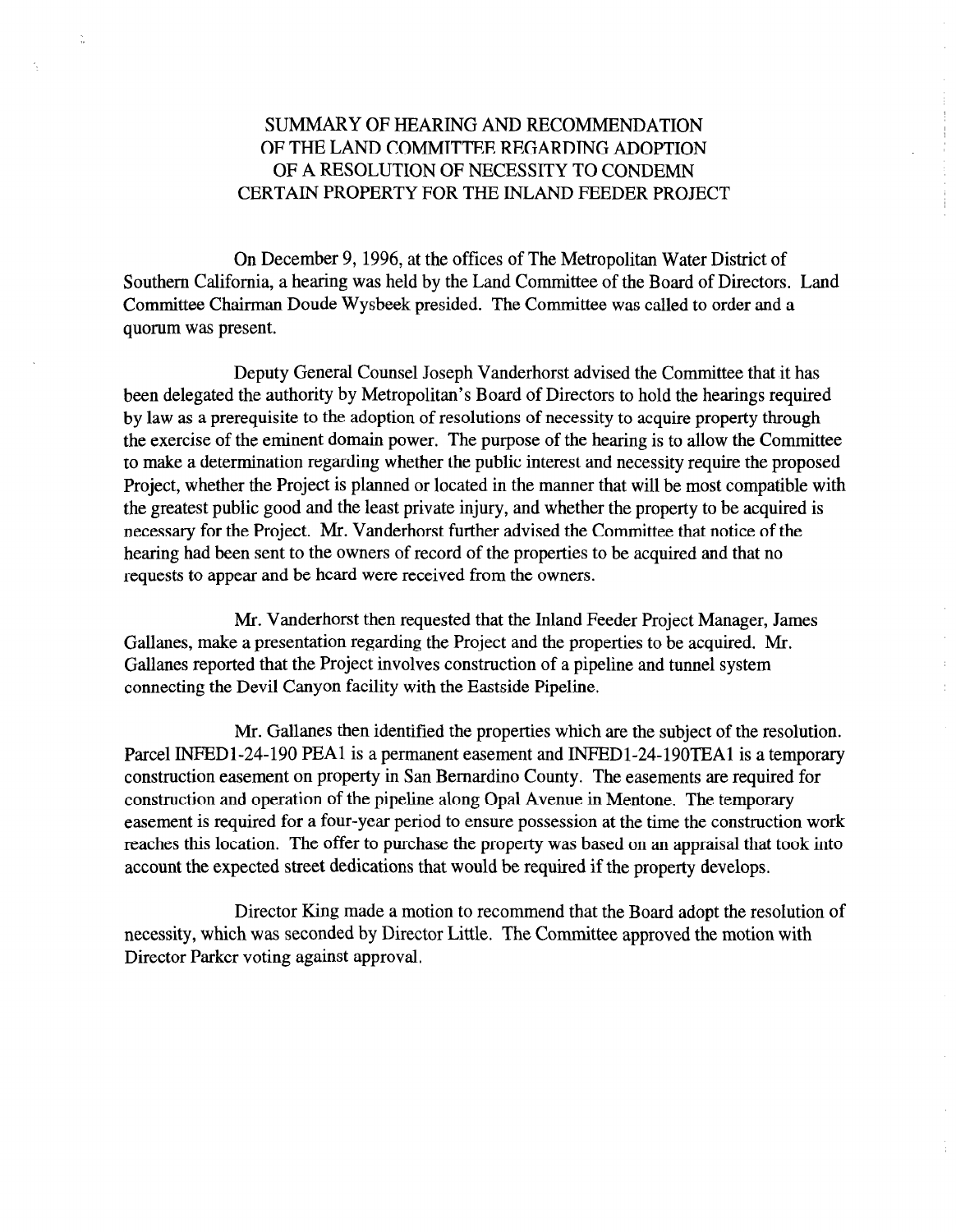#### RESOLUTION

# A RESOLUTION OF THE BOARD OF DIRECTORS OF THE METROPOLITAN WATER DISTRICT OF SOUTHERN CALIFORNIA DIRECTING THE CONDEMNATION OF CERTAIN PROPERTY SITUATED IN SAN BERNARDINO COUNTY (INLAND FEEDER PROJECT)

BE IT RESOLVED by the Board of Directors of The Metropolitan Water District of Southern California (the "District").

Section 1. The District's Board hereby finds and determines that the public interest and necessity require, for public use, the construction, operation and maintenance of water conveyance facilities ("Inland Feeder Project") in the County of San Bernardino for the transportation and distribution of water for use within the District's boundaries and that certain property situated in the County of San Bernardino is necessary therefor.

Section 2. The easements to be acquired for the public use set forth in section 1, above, consist of the interest in the parcels of land described in Exhibits A attached hereto and incorporated herein by reference and shown on the Exhibits B attached hereto and incorporated herein by reference. The parcels are located outside the District's boundaries.

Section 3. The District's Board hereby declares its intention to acquire the easements described in Exhibits A and B attached, by proceedings in eminent domain as authorized by the Metropolitan Water District Act (Stats. 1969, Ch. 209, as amended) and Code of Civil Procedure section 1240.125.

Section 4. The District's Board hereby finds and determines that the public interest and necessity require the proposed Project.

Section 5. The District's Board hereby finds and determines that the proposed Project is planned or located in the manner that will be most compatible with the greatest public good and the least private injury.

Section 6. The District's Board hereby finds and determines that the easements described in Exhibits A and B attached hereto are necessary for the proposed Project.

Section 7. The District's Board hereby finds and determines that the offers required by Government Code section 7267.2 have been made to the owner(s) of record of the property described in Exhibits A and B attached hereto.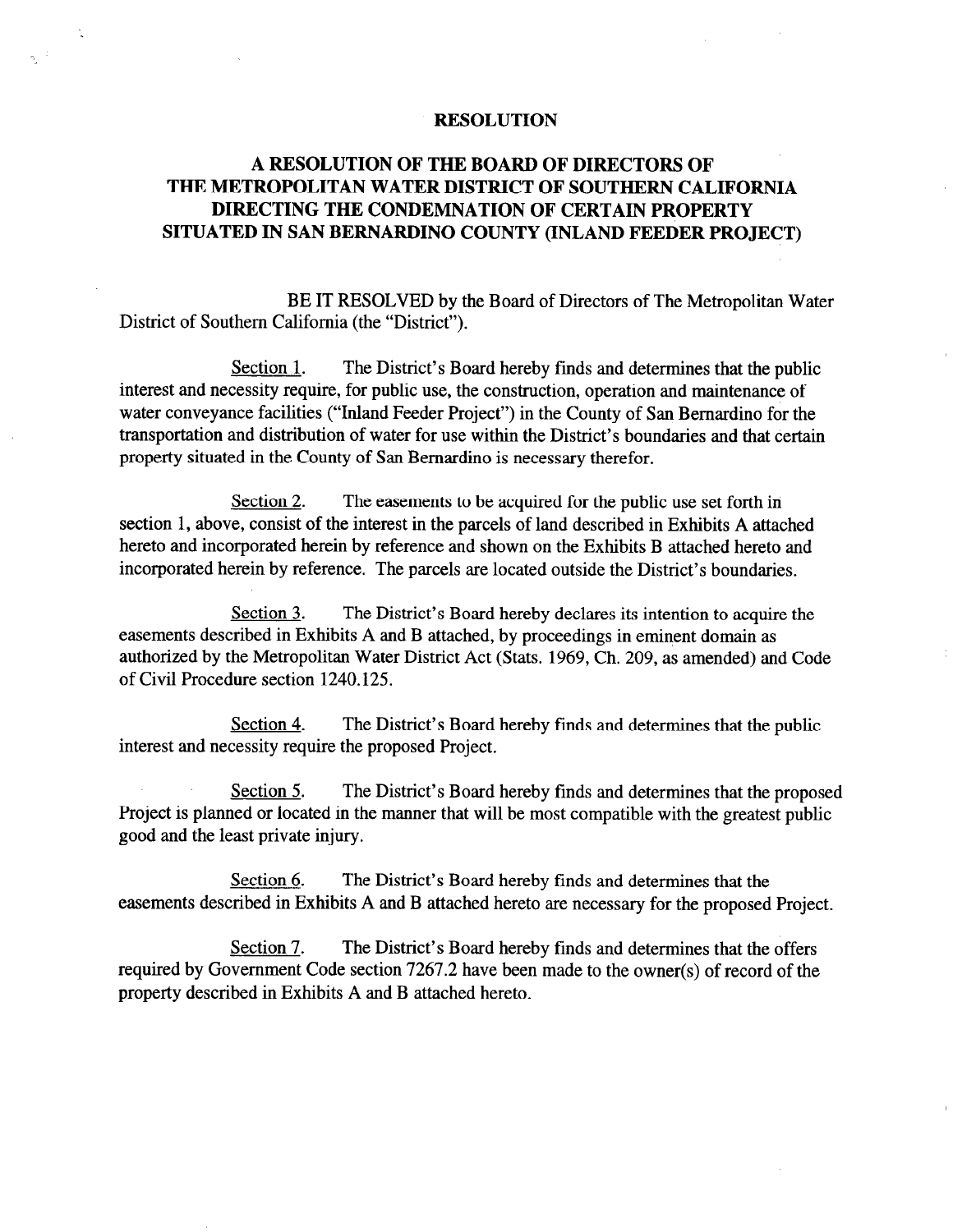Section 8. The District's General Counsel is hereby directed to commence proceedings in the Superior Court of California, County of San Bernardino for the purpose of condemning and acquiring the easements described in Exhibits A and B attached hereto, and to take such steps as may be necessary to secure an order of court permitting the District to take possession of the easements described in Exhibits A and B attached hereto for the uses and purposes herein described. He is authorized to take such actions and steps as he deems necessary in connection with such proceedings, including the amending of the complaint to reduce the extent of the easements to be acquired so as to reduce the compensation payable in the action where such change could not substantially impair the construction and operation of the said public works, and to incur expenses necessary and incidental to the action.

I HEREBY CERTIFY that the foregoing resolution was adopted at the regular meeting of the Board of Directors of The Metropolitan Water District of Southern California held the 14th day of January, 1997, by vote of two-thirds of all its members, and I further certify that the foregoing is a full, true and correct copy of the resolution.

> Executive Secretary The Metropolitan Water District of Southern California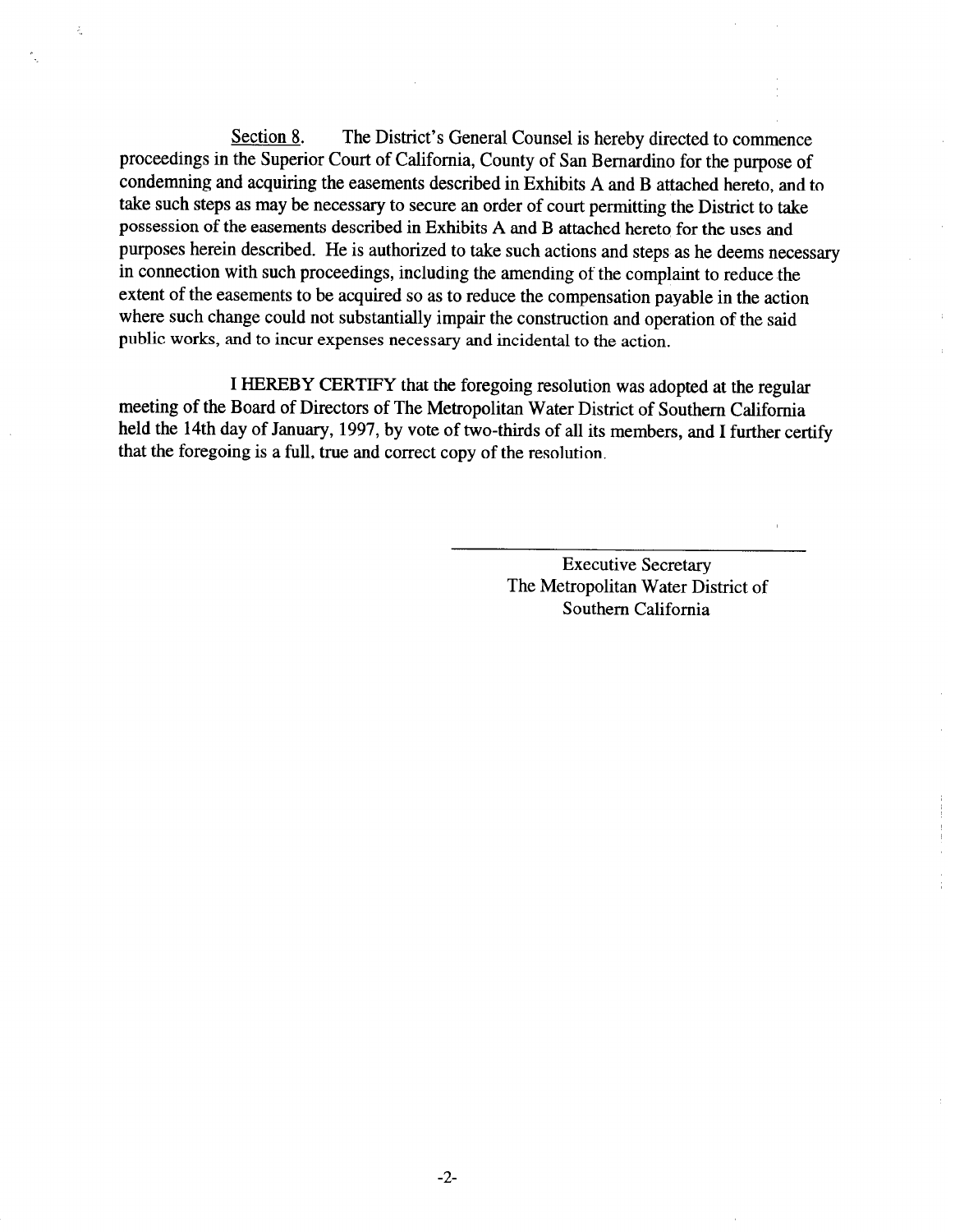## EXHIBIT A

 $\frac{\partial f}{\partial x}$ 

1. A temporary construction easement for a term of four (4) years commencing on the effective date of an order of possession, in the property described herein as Parcel INPEDl-24-190TEAl for the purpose of constructing a water pipeline and related facilities on land other than such parcel, and reserving to the owners the right of reasonable access and use of irrigation facilities in, over and across the easement area. The area shall be returned to a condition as near as practicable to the condition that existed prior to Metropolitan's construction work with the exception that vegetation shall not be restored by Metropolitan.

2. A permanent easement in the property described as Parcel INFEDl-24- 190PEAl for the purpose of constructing, reconstructing, maintaining, operating, enlarging, removing, and replacing, a line or lines of pipe at any time and from time to time, for water transportation, with every appendage or structure necessary or convenient to be installed at any time in connection therewith; subject to the following conditions.

> 1. Owner shall not change the existing grade or otherwise modify the topography of the property affected by this easement without the prior consent of Metropolitan.

> 2. No building or other structure excepting pavement z. To building of other structure excepting pavement for foad dat snaff be consu

3. Owner shall not plant trees within fifteen (15) feet  $\sigma$ . Owner shall not piant trees within integri (19) of the centerline of Metropolitan's pipeline. Trees shall be permitted to be planted and maintained on the remaining portion of the easement, provided, however, that should Metropolitan require use of the remaining portion of the easement area for replacement, relocation or installation of its pipeline, or for future pipelines, Owner shall remove any such trees at his or her own expense and shall not permit trees to be replanted within fifteen  $(15)$  feet of the centerline of Metropolitan's pipeline or pipelines.

4. Owner shall retain the right of access over and across the easement area, and Metropolitan shall not unreasonably interfere with such right of access.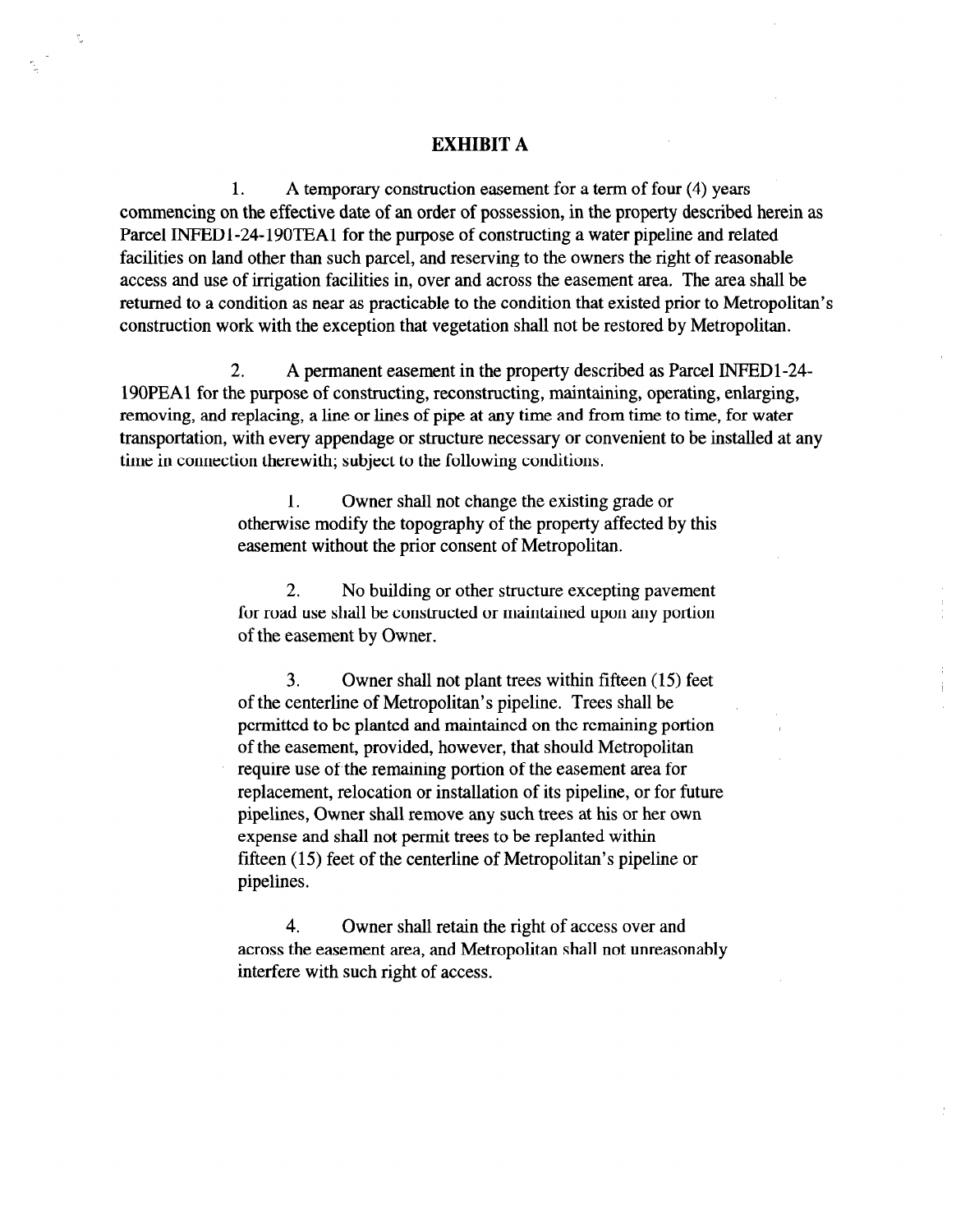#### EXHIBIT A

### INFEDl-24-190PEAl Jill Farquhar, et al

3

The easterly 103 feet of the southeast quarter of the north half of Lot 6, Block 77, Rancho San Bernardino, in the County of San Bernardino, State of California, as measured at right angles to and from the east line of said Lot 6, as shown on map recorded in Book 7, page 2 of Maps, records of said County.

For the purposes of this description, the easterly and southerly lines of said southeast quarter of the nort half of Lot 6 are coincident with the centerlines of Opal and Highland Avenue as shown on Parcel Map No. 7371, filed in Book 83, Pages 92 and 93 of Parcel Maps, records of said County.

PREPARED UNDER MY SUPERVISION

P.L.S. 6241 Viseman, Peta Date

A.L. p:\private\analip\legal\24\190peal.doc Apcill 15, 2336



PACE 1 OF 1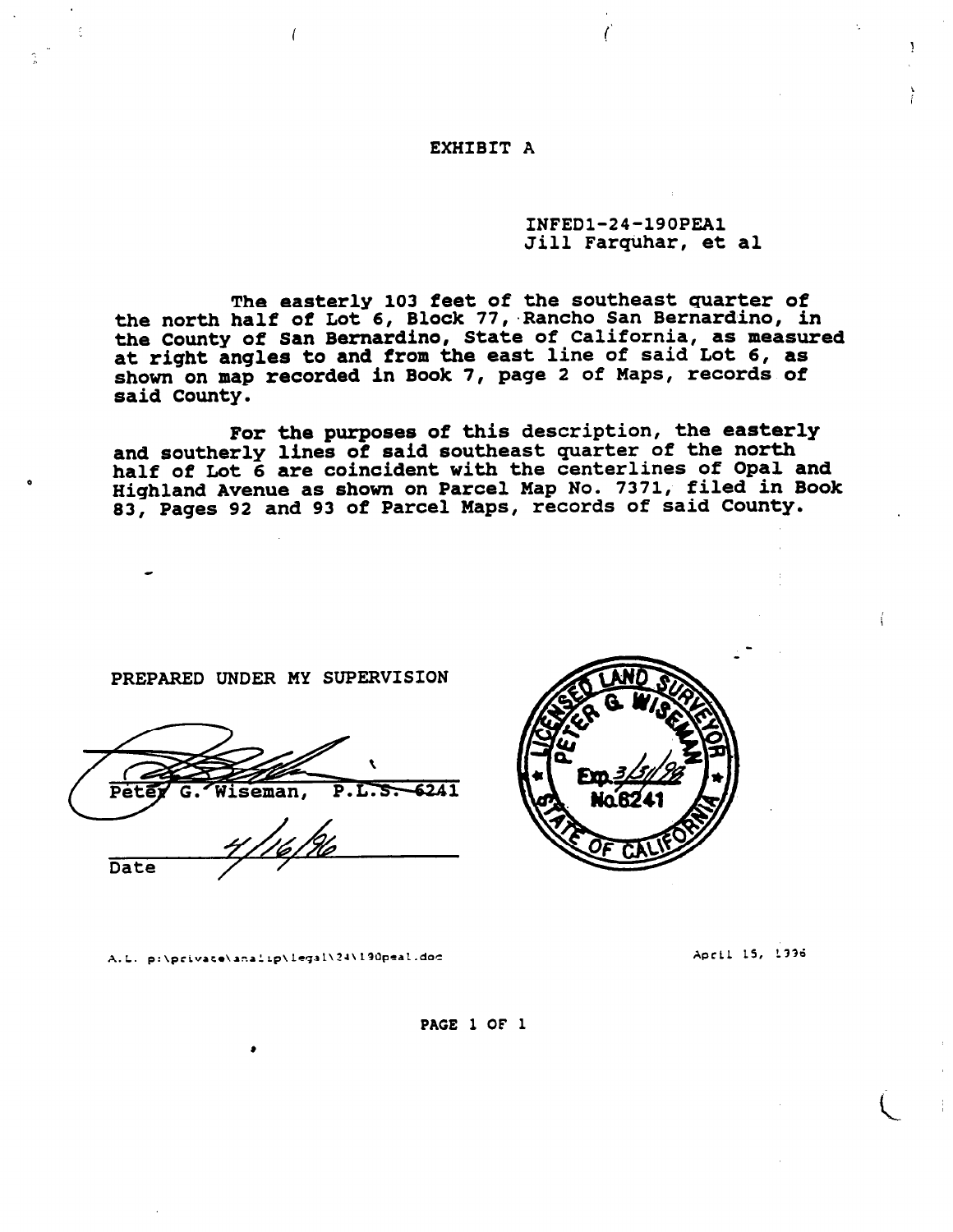EXHIBIT A

INFEDl-24-190TEAl Jill Farquhar, et al

The westerly 130 feet of the easterly 233 feet of the southeast quarter of the north half of Lot 6, Block 77, Rancho San Bernardino, in the County of San Bernardino, State of California, as measured at right angles to and from the east line of said Lot 6, as shown on map recorded in Book 7, page 2 of Maps, records of said County.

For the purposes of this description, the easterly and southerly lines of said southeast quarter of the south half of Lot 6 are coincident with the centerlines of Opal and Highland Avenue as shown on Parcel Map No. 7371, filed in Book 83, Pages 92 and 93 of Parcel Maps, records of said County.

PREPARED UNDER MY SUPERVISION

Pete  $P.L.S.$  $6241$ eman, Date



A.L. p:\private\analip\legal\24\190teal.doc

Acril 15, 1996

#### PACE 1 OF 1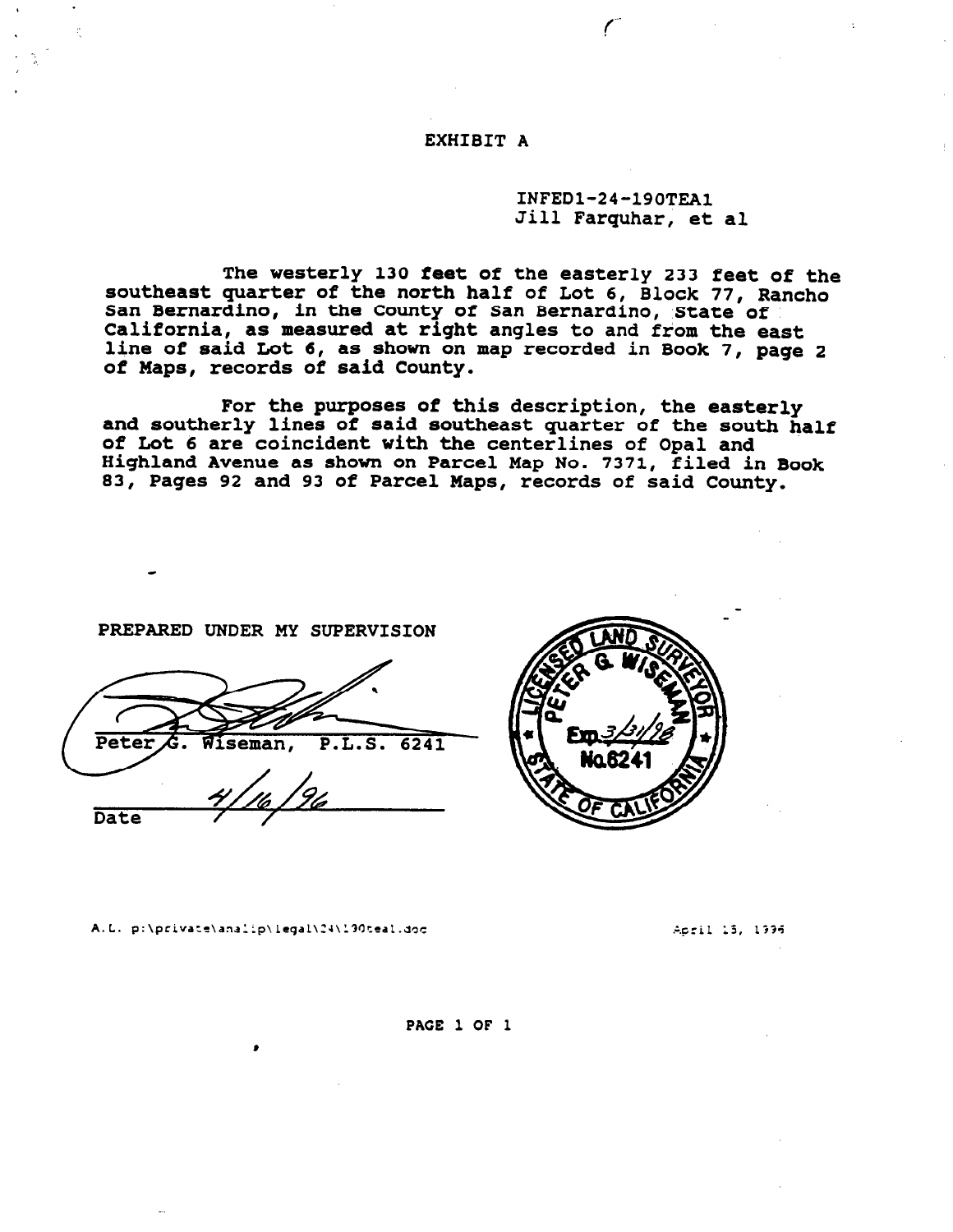